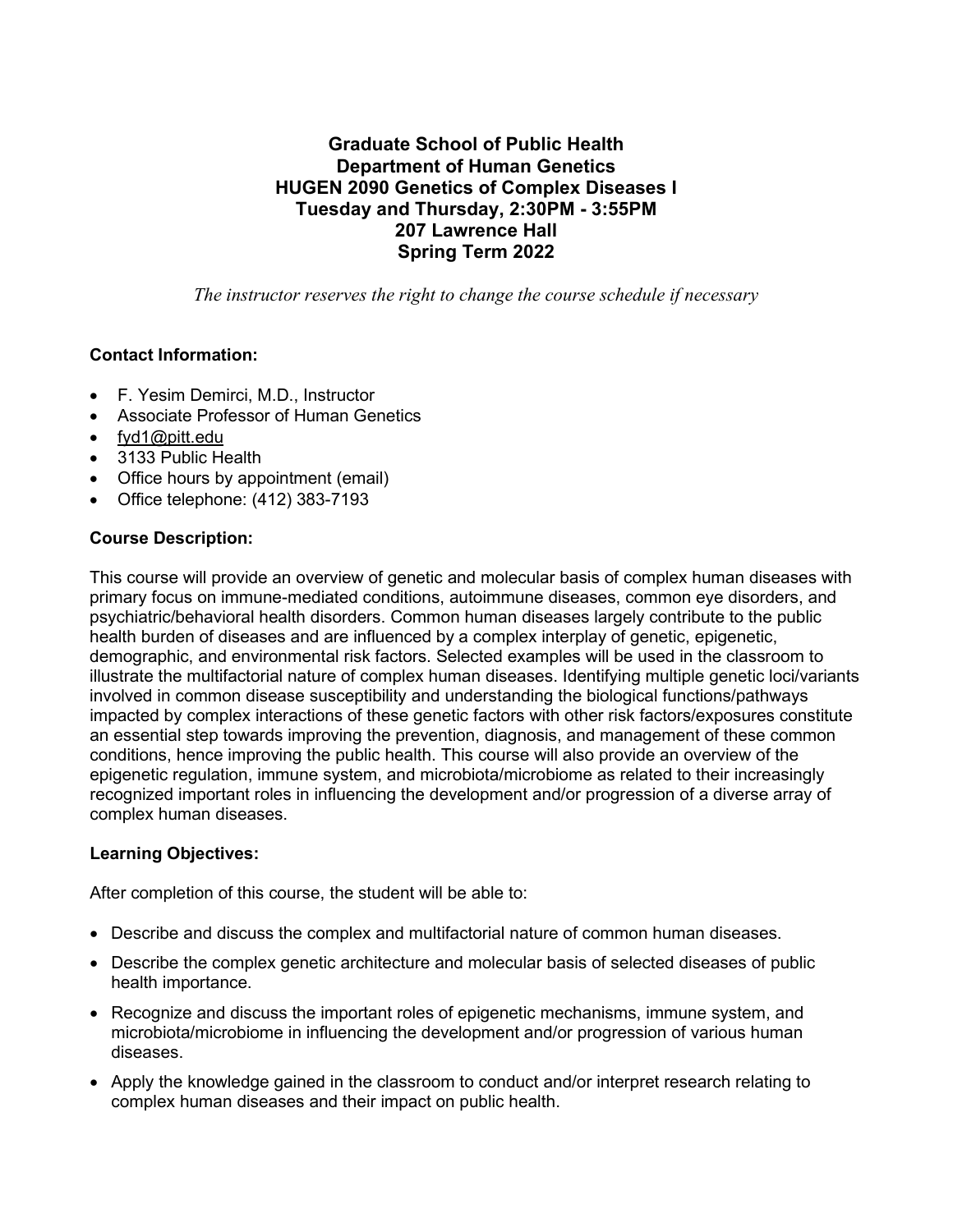#### **Health and Safety Statement:**

During this pandemic, it is extremely important that you abide by the *[public health regulations,](https://www.alleghenycounty.us/Health-Department/Resources/COVID-19/COVID-19.aspx)* the University of Pittsburgh's *[health standards and guidelines](https://www.policy.pitt.edu/university-policies-and-procedures/covid-19-standards-and-guidelines)*, and *[Pitt's Health Rules](https://www.coronavirus.pitt.edu/healthy-community/pitts-health-rules)*. These rules have been developed to protect the health and safety of all of us. Universal *[face covering](https://www.coronavirus.pitt.edu/frequently-asked-questions-about-face-coverings)* is required in all classrooms and in every building on campus, without exceptions, regardless of vaccination status. This means you must wear a face covering that properly covers your nose and mouth when you are in the classroom. If you do not comply, you will be asked to leave class. It is your responsibility have the required face covering when entering a university building or classroom. For the most up-to-date information and guidance, please visit *[coronavirus.pitt.edu](http://coronavirus.pitt.edu/)* and check your Pitt email for updates before each class.

If you are required to isolate or quarantine, become sick, or are unable to come to class, contact me as soon as possible to discuss arrangements.

#### **Required Textbooks/Articles/Readings:**

There is no required textbook for this course. Lecture notes/slides, suggested readings, and other course materials will be posted on Canvas.

#### **Required or Recommended Equipment:**

Computer (*https://www.technology.pitt.edu/services/computer-purchasing-students*) and internet connection are required for accessing course materials, using online tools/resources, and completing assignments.

#### **Class Expectations/Behavior and Ground Rules:**

Class attendance and participation are strongly encouraged. Students are expected to silence their cell phones (and keep their microphones muted until ready to speak if they participate remotely) and focus only on class activities (and avoid other/distracting activities). Class lectures/sessions may be recorded by the instructor. Any other recording(s) will require special permission of the instructor.

#### **Classroom Recording Statement:**

To ensure the free and open discussion of ideas, students may not record or make copies of classroom lectures, discussions and/or activities without prior approval of the instructor. Any such recording properly approved in advance can be used solely for the student's own private use but may not be further copied, distributed, published, or otherwise used for any other purpose.

#### **Copyright Notice:**

Course materials may be protected by copyright. United States copyright law, 14 USC section 101, et sec., in addition to University policy and procedures, prohibit unauthorized duplication or retransmission of course materials. See *[Library of Congress Copyright Office](http://www.copyright.gov/)* and the *[University](http://www.cfo.pitt.edu/policies/policy/10/10-04-01.html)  [Copyright Policy](http://www.cfo.pitt.edu/policies/policy/10/10-04-01.html)*.

#### **Student Performance Evaluation and Grading Scale:**

Grades will be assigned based on two exams (graded for correctness):

Exam 1 (45% of final grade) and Exam 2 (55% of final grade)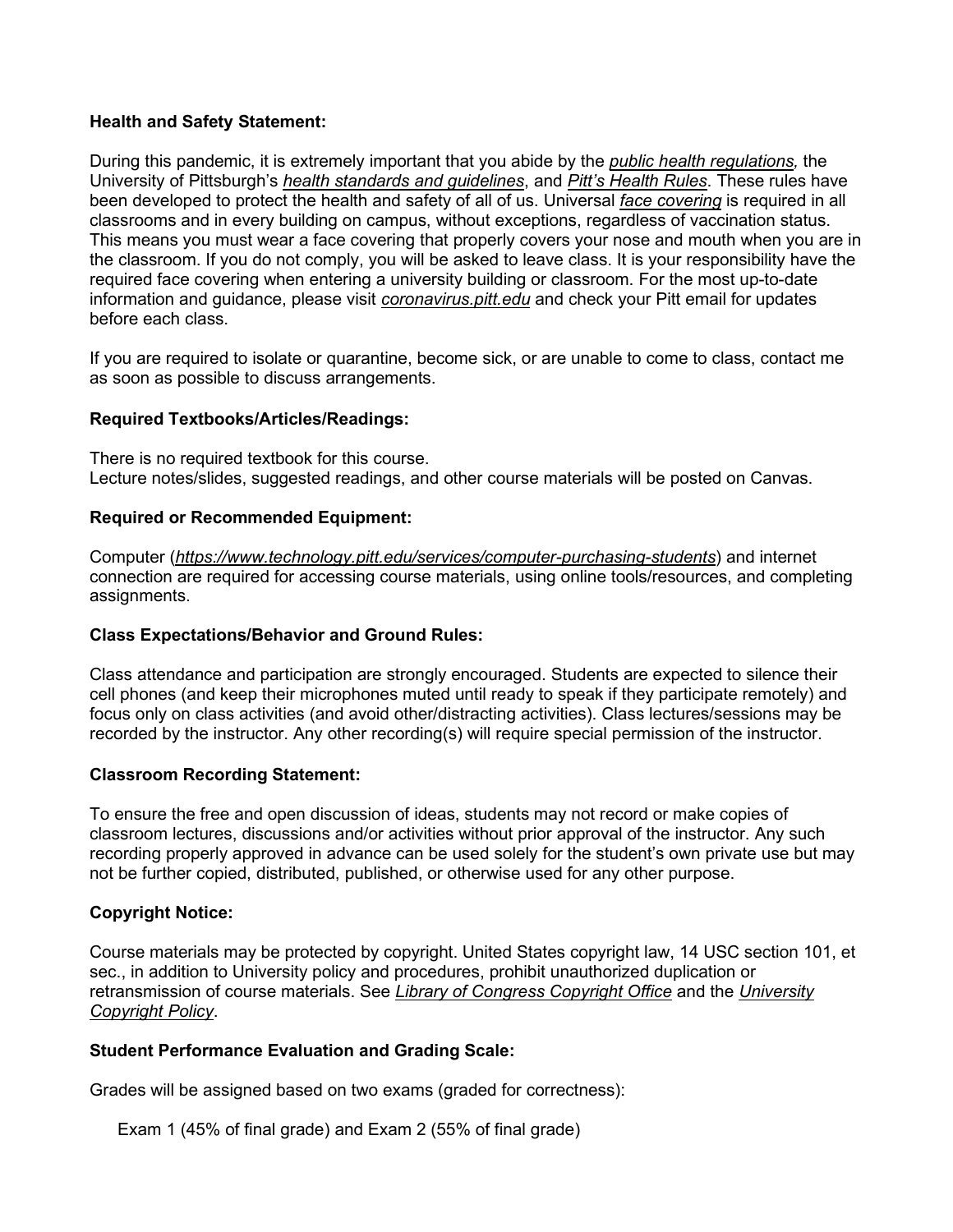Tentative grading scale:

| 90-100% | А  |
|---------|----|
| 80-89%  | B  |
| 70-79%  | С  |
| 60-69%  | D  |
| <60%    | F. |

## **Class Schedule:**

| Date       | <b>Topic/Focus</b>                                 |
|------------|----------------------------------------------------|
| 1/11       | <b>Genetic Basis of Common Diseases - Part 1</b>   |
| 1/13       | Genetic Basis of Common Diseases - Part 2          |
| 1/18       | Epigenetics / Epigenetic Regulation - Part 1       |
| 1/20       | Epigenetics / Epigenetic Regulation - Part 2       |
| 1/25       | The Immune System                                  |
| 1/27       | Innate Immune Response                             |
| 2/1        | <b>Adaptive Immune Response</b>                    |
| 2/3        | Immunogenetics                                     |
| 2/8        | Exam 1                                             |
| 2/10       | Eye Structure/Function & Ocular Genetics           |
| 2/15       | Common Complex Eye Diseases - Part 1               |
| 2/17       | Common Complex Eye Diseases - Part 2               |
| 2/22       | Immunological Tolerance                            |
| 2/24       | <b>Mechanisms of Autoimmunity</b>                  |
| 3/1        | Autoimmune Diseases - Part 1                       |
| 3/3        | Autoimmune Diseases - Part 2                       |
| 3/8 & 3/10 | <b>Spring Recess</b>                               |
| 3/15       | Microbiota / Microbiome                            |
| 3/17       | Psychiatric / Behavioral Health Disorders - Part 1 |
| 3/22       | Psychiatric / Behavioral Health Disorders - Part 2 |
| 3/24       | Exam 2                                             |
|            |                                                    |

#### **Accommodation for Students with Disabilities:**

If you have a disability for which you are or may be requesting an accommodation, you are encouraged to contact both your instructor and Disability Resources and Services, 140 William Pitt Union, 412-648-7890 as early as possible in the term.

# **Academic Integrity Statement:**